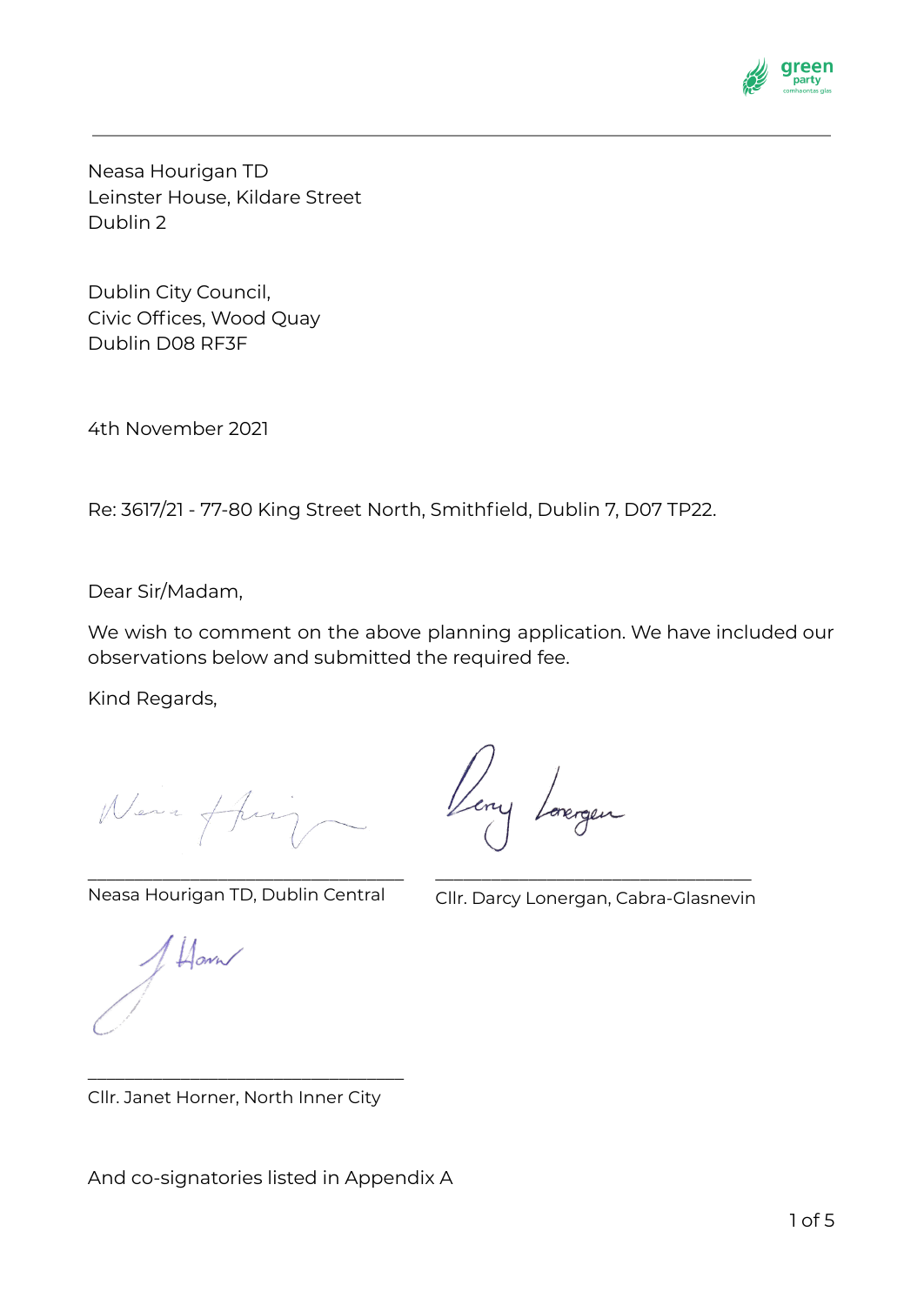

# **Observations**

It is our desire to see the site developed in a manner appropriate to the location and appropriate to the housing needs of the city. Much of the site has been allowed to fall into dereliction by the current owner. There are a number of issues we have with the current application that we feel make it an unsuitable application.

# 1. Cultural heritage

Dublin City Council Cultural Strategy (2015 -2021)<sup>1</sup> lists as a priority the:

"*Planning and delivering improved cultural infrastructure in the City and its neighbourhoods*"

The Dublin City Development Plan 2016–2022 lists the following objective:

*"CHC37: To protect and support Dublin city's existing cultural assets by facilitating the enhancement and/or growth of existing cultural spaces, including performance and entertainment spaces, while protecting the existing amenities of an area."*

The Cobblestone is an existing cultural asset. There are few authentic traditional music venues in the city and fewer still that do as much as The Cobblestone to foster the development of traditional music in the city.

The development as proposed will materially damage the Cobblestone's standing as a cultural asset:

- The significant loss of floor space available to the Cobblestone, in particular the loss of the music venue.
- We do not find it credible that the Cobblestone will be able to operate during construction works. We do not feel that the level of construction noise, dust and traffic will be conducive to operating a public bar.

# 2. Overwhelming of protected structures

We note that the two protected structures on the site have largely been left as is presumably with a view to meeting the obligations placed on development of protected structures.

1

[https://councilmeetings.dublincity.ie/documents/s1704/4.%20Report%20on%20Draft%20Culture](https://councilmeetings.dublincity.ie/documents/s1704/4.%20Report%20on%20Draft%20Culture%20Strategy.pdf) [%20Strategy.pdf](https://councilmeetings.dublincity.ie/documents/s1704/4.%20Report%20on%20Draft%20Culture%20Strategy.pdf)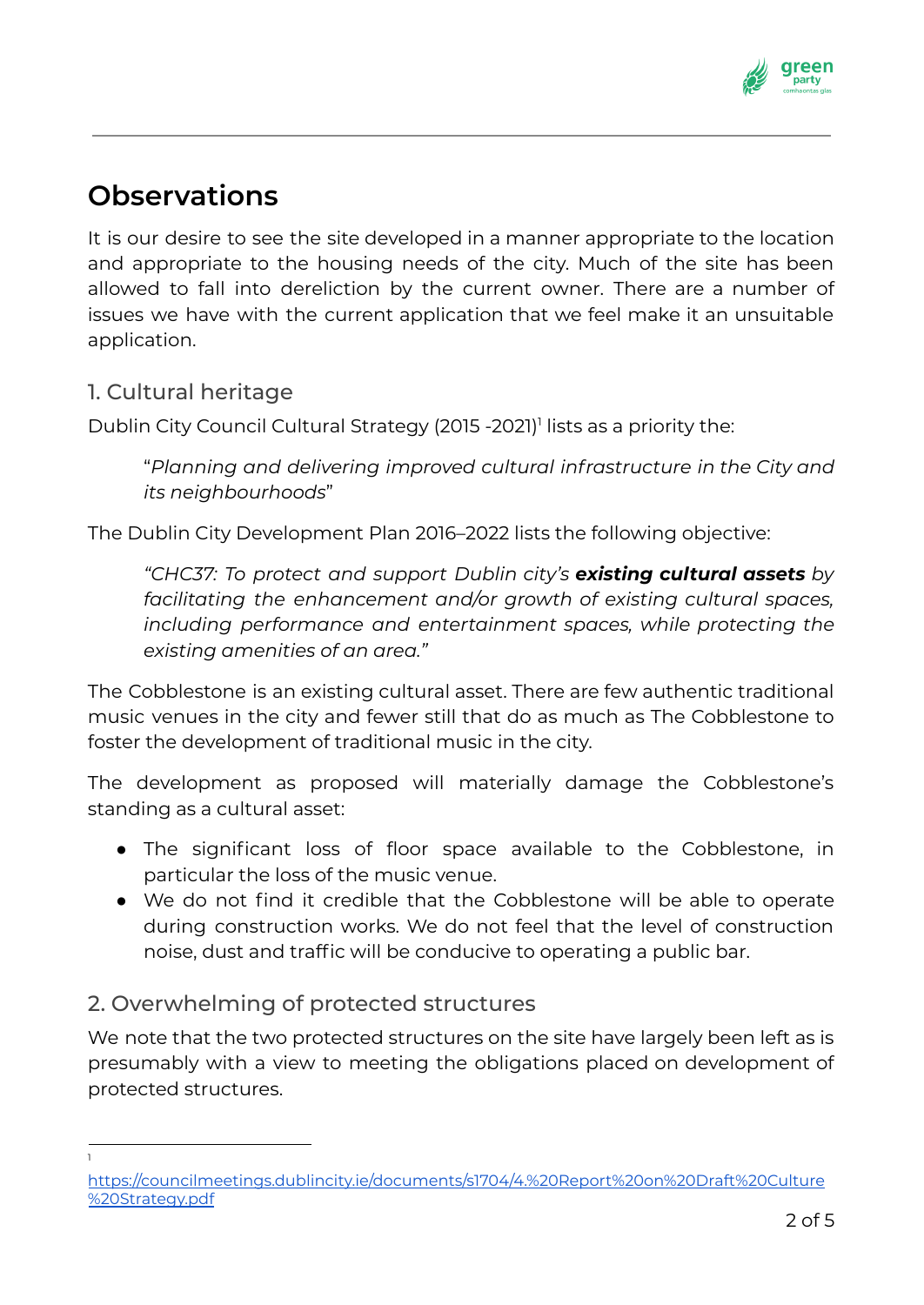

However the development as proposed overwhelms both structures. We would ask that the planning authority factors into its deliberations the recent Board Direction<sup>2</sup> from An Bord Pleanála on a planning application for the nearby Hendron's protected structure (relevant except below, emphasis ours):

"*The Board is not satisfied that Block C is the most appropriate design response and considers that the scale of the proposed development in respect of this element, immediately adjacent to the protected structure, overwhelms the size, and scale of the Hendron's Building, and its unique architectural language is overwhelmed by the scale and design of Block C.*"

## 3. Plot Ratio and Site Coverage

The Plot Ratio for the site is 6.3. The indicative Plot Ratio for the "Z5 City Centre" zone is from 2.5 to 3.0. The maximum indicative Site Coverage for the "Z5 City Centre" zone is 90%. The development seems to exceed this limit. We believe these breaches, taken together with the daylight/sunlight issues below, represent an overdevelopment of this site.

### 4. Daylight/sunlight issues

The applicant's report recognises that 46% of the windows assessed for Vertical sky component do not meet the BRE guidelines. The development would have a moderate to profound effect on 24% of windows assessed for Annual Probable Sunlight Hours. The applicant's rationale is simply that any development of the site will have some impact. While this may be the case it is clear that other alternatives (e.g. fewer stories, tiered set back floors, etc.) would have a lesser impact on the surrounding residents.

#### 5. Mix of uses

Section 3.2 of the "Urban Development and Building Heights"<sup>3</sup> says

"The proposal positively contributes to the mix of uses and/ or building/ dwelling typologies available in the neighbourhood."

There is an overconcentration of existing or proposed visitor accommodation (hotels, hostels and aparthotels) in the area. Off Smithfield Square alone there is

<sup>3</sup> <sup>2</sup> Board Direction BD-007786-21 ABP-308841-20, 30th March 2021 [https://www.pleanala.ie/anbordpleanala/media/abp/cases/directions/308/s308841.pdf?r=8295077](https://www.pleanala.ie/anbordpleanala/media/abp/cases/directions/308/s308841.pdf?r=829507793057) [93057](https://www.pleanala.ie/anbordpleanala/media/abp/cases/directions/308/s308841.pdf?r=829507793057)

[https://www.housing.gov.ie/sites/default/files/publications/files/urban\\_development\\_and\\_buildin](https://www.housing.gov.ie/sites/default/files/publications/files/urban_development_and_building_height_guidelines_for_planning_authorities_december_2018_0.pdf) [g\\_height\\_guidelines\\_for\\_planning\\_authorities\\_december\\_2018\\_0.pdf](https://www.housing.gov.ie/sites/default/files/publications/files/urban_development_and_building_height_guidelines_for_planning_authorities_december_2018_0.pdf)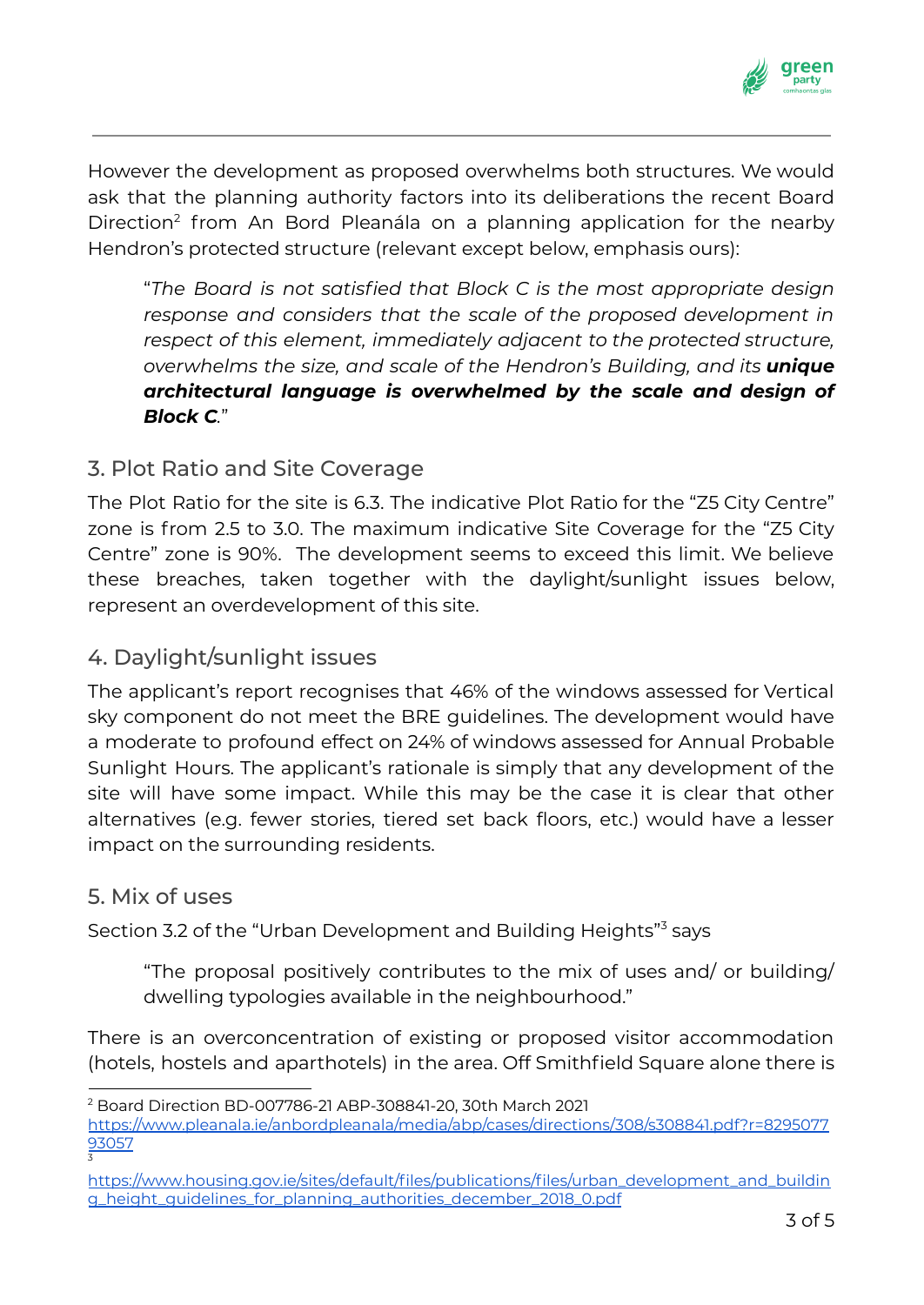

The Generator Hostel, The Maldron Smithfield and The Hendrick Smithfield. The planner's report for a hotel development for nearby Capel Street (3609/20) identified nearly 2,000 visitor rooms in consented visitor accommodation planning applications in the vicinity.

As such we do not believe that the development of yet another hotel "positively contributes to the mix of uses".

### 6. Scale relative to neighbouring properties

We feel that the height of the proposed building would be incongruous in terms of its excessive height and would be out of character with the streetscape.

We also query whether the structures that appear above the parapet mean that the building breaches the 23m height restriction.

#### 7. Promote tourism

Dublin City Development Plan policy CEE12(ii) is:

*To promote and enhance Dublin as a world class tourist destination for leisure, culture, business and student visitors.*

The Cobblestone ranks 11th on a list of 314 entries for Nightlife in Dublin on the popular TripAdvisor website. It is clearly a draw for tourists who wish to experience traditional Irish music and culture.

While ostensibly another hotel supports this goal, the loss (as outlined above) of a key cultural amenity will have a detrimental effect on tourism.

We would also draw attention to the fact that Liverpool lost its UNESCO World Heritage Status due to overdevelopment<sup>4</sup>. Similar overdevelopment of Dublin will make Dublin's pending application less likely to succeed. This in turn will have a negative impact on tourism.

# 8. Energy and Sustainability

4

Dublin City Development Plan policy CC1 is:

[https://www.smithsonianmag.com/smart-news/liverpool-loses-unesco-world-heritage-status-18](https://www.smithsonianmag.com/smart-news/liverpool-loses-unesco-world-heritage-status-180978252/) [0978252/](https://www.smithsonianmag.com/smart-news/liverpool-loses-unesco-world-heritage-status-180978252/)